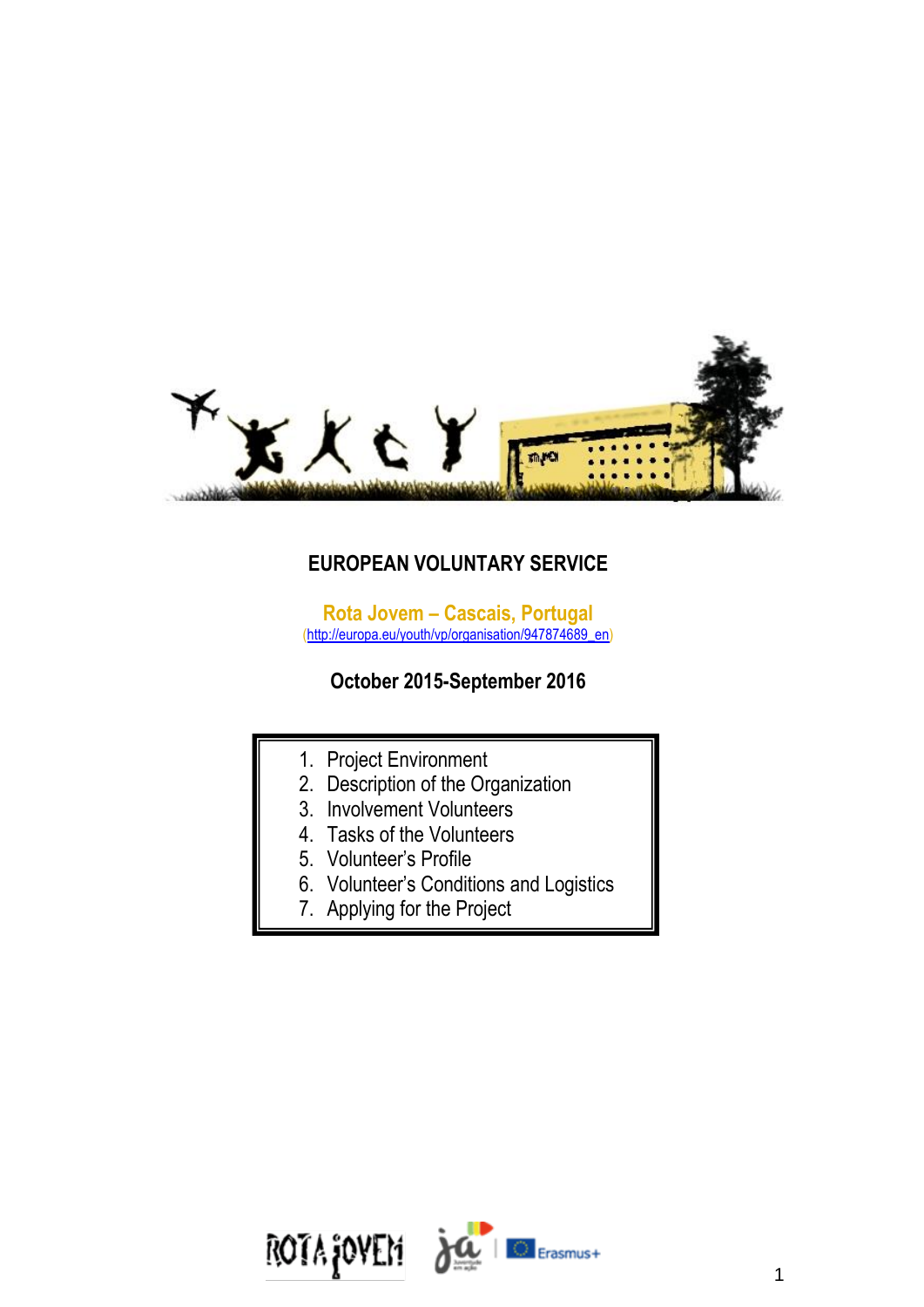## **1. Project Environment**

Cascais is a former fisherman's village, today one of the most touristic towns in Portugal, lying by the Atlantic Ocean. Nearby you can find beaches, mountains and countryside. The social reality reflects big social and economic asymmetries, where very rich people and very poor people live in this municipality just separated by few kilometres, presenting also a demographic diversity and multicultural population. The town of Cascais counts with 33.000 inhabitants.

40 minutes/30 km away by train and laying on the north bank of the Tagus estuary you can find the Portuguese capital, Lisbon, the most western capital in continental Europe. Around 700,000 people live in Lisbon, but the population of Greater Lisbon rises to approximately 1.9 million people .Commerce, services and tourism are the main economic working areas.

Both Lisbon and the suburban area of Cascais are well provided with public transport facilities, connecting the most important locations. Train, bus and metro are some of the transports that can be easily used at all convenient schedules.

## **2. Description of the Organization**

Rota Jovem is a non-profit Youth Association based in Cascais, which promotes and supports activities for young people. Founded in 1992, presently it counts with more than 1000 members, mostly youngsters from 16 to 30 years old. Rota Jovem's activities and projects are open to its members and also to young people from the community in general and they take place at a local, national and international level. The philosophy of the association is to give youngsters the opportunity to develop their ideas and projects having all the support to do it. Rota Jovem's structure promotes the voluntary work of several young people and its main areas of action are: international activities (such as youth exchanges, EVS or Leonardo da Vinci mobility internships), trainings, environmental activities, education for citizenship, and leisure activities in the area of sports, adventure and culture.

Currently there are 5 full-time workers in Rota Jovem. The association counts with the active participation of the local and national volunteers, as well as of and local and international trainees.

### **3. Involvement of Volunteers**

The EVS Volunteers will be part of the organization at full sense- they are going to support the work of the team in the different areas and activities, to be integrated with the youngsters that come to Rota Jovem and they themselves are going to be responsible for developing their own personal projects and activities. The whole team speaks good English, but we will motivate our volunteers to learn the Portuguese language and get involved with Portuguese people. Above all we wish the EVS volunteers to have a personal enriching experience and that this project suits their expectations and allows them to use their creativity and express themselves freely.

The integration of the volunteer is thought to happen in two different periods: in the first period, which will comprise the first month after the arrival, the main goal is to create the basis for the development of the project, providing the volunteers with the opportunity to learn the language, with the facilitation of a basic Portuguese course; to have the first contact with the local community; to get to know Rota Jovem and the

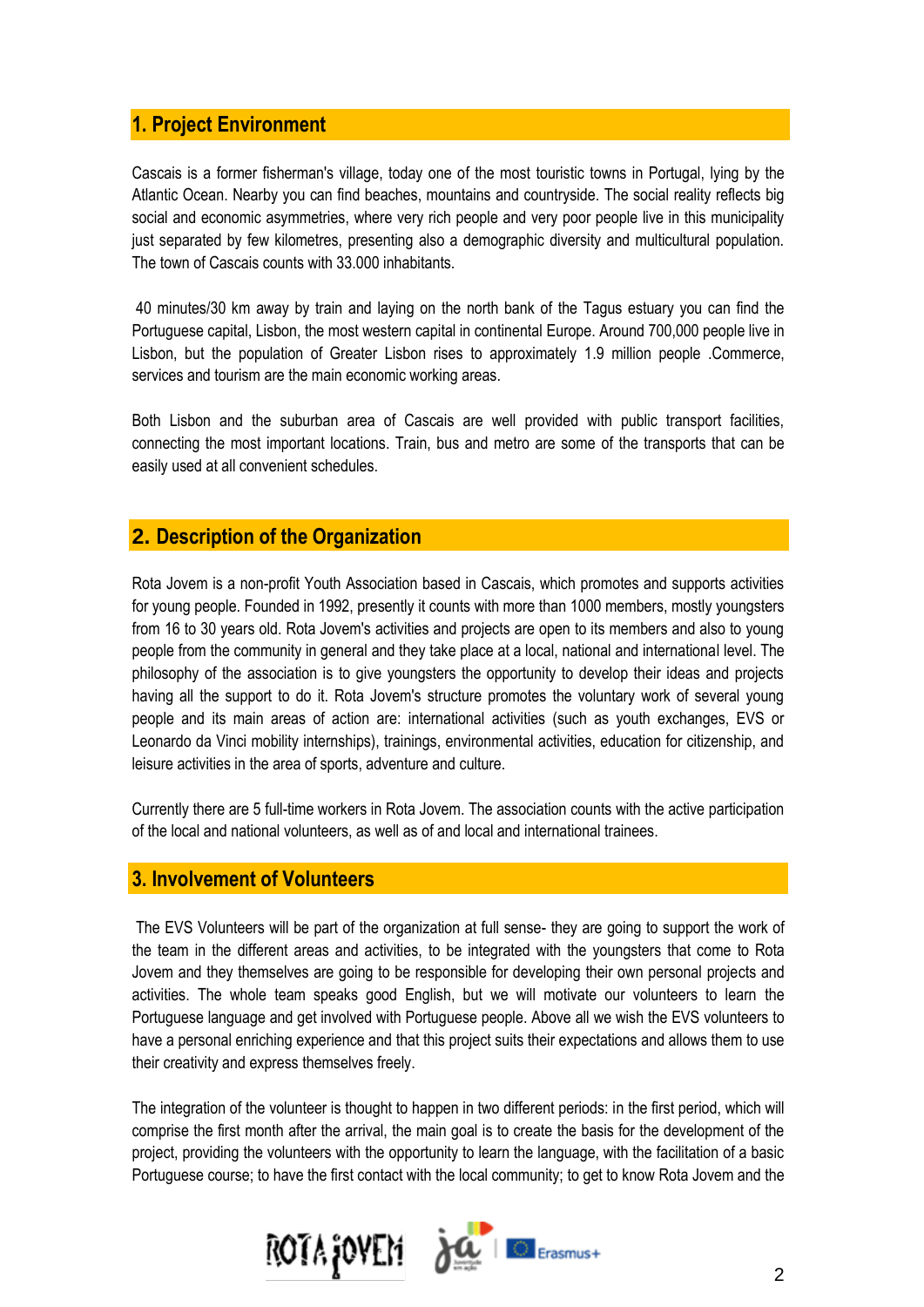different kinds of activities developed, and to get to know all the specific projects being run at the time of their stay. During this period, the volunteer will also have the time to evaluate and plan what will be their involvement and tasks. This is intended to be more of a preparation period, where the grounds for the volunteers' participation and learning process will be created.

In a second period, the volunteer will engage more directly in the tasks foreseen, which are described below, with full support from the tutor and from the staff of the association. A very important part of the project in Rota Jovem will be dedicated to the development of one of more personal projects within the interests of the volunteer. This will require a pro-active attitude from the part of the volunteer. The volunteers will have the possibility to share their knowledge by organizing some workshops, and can bring in new ideas and personal skills in other formal trainings and non- formal workshops we promote.

With this organisation of the project we intend to privilege the development of the volunteers' personal skills, thus creating both formal and non-formal opportunities. At the same time, the service of the volunteers will bring a strong added-value both to Rota Jovem and to the community in general, through the direct results of their work and through the different points of view that they will bring.

## **4. Tasks of the Volunteers**

For this project we will choose two volunteers, with different skills, but who will complement each other. They will both work individually or together. The volunteers will always receive proper support from the staff weather developing their own personal projects or with other volunteers or staff members.

In any case, the volunteers are expected to have openness to a pro-active volunteering attitude. These are the kind of activities in which the volunteers will be involved:

-Participating in the coordination and implementation of activities, in articulation with the association's staff or with other volunteers (sport and adventure activities; cultural activities and other);

-Dynamization of their own local activities ( sports activities, workshops, cinema sessions, language tandems, group discussions…);

-Supporting other local volunteers in developing their own projects;

-Presenting the Erasmus + Programme and other international opportunities in schools;

-Supporting Rota Jovem in the communication and promotion strategy (integrating the valorisation of the project and visibility of the Erasmus +);

- Creating promotional material (mainly posters other image-content);

-Supporting in administrative work (if needed);

-Documenting Rota Jovem's activities (video, photography, radio);

-Creating documentaries (in several fields, depending on the volunteer's interests), video editing and promotion of the materials created;

-Creation of online podcasts;

-Writing different texts for the blog and Rota's youth magazine;

-Collaborating on the Book Crossing project;

-Decorating the space of Rota Jovem;

-Integrating the youngsters who come to visit Rota Jovem, by introducing them the association and its work;

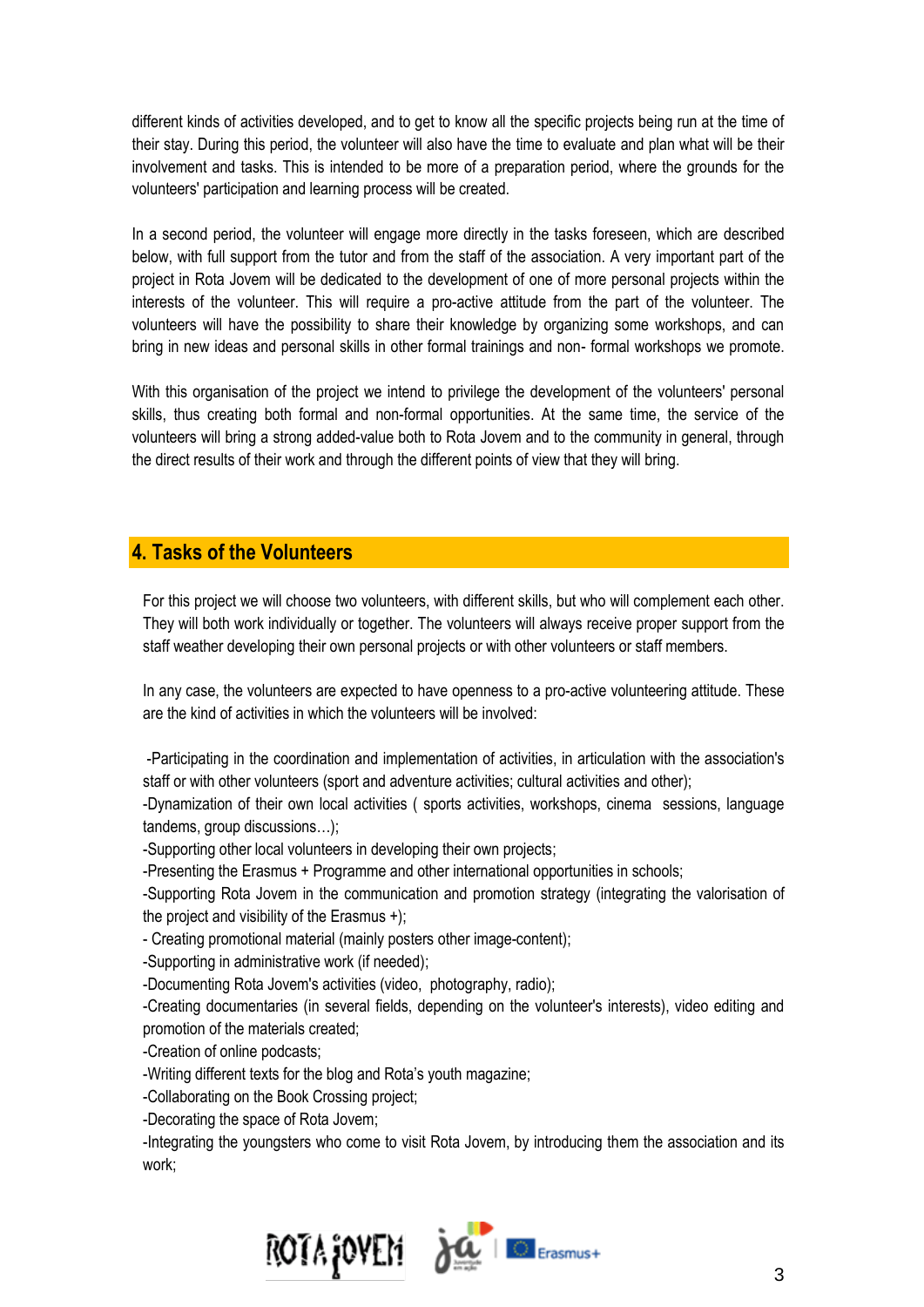-Collaborate in the planning and implementation of international projects;

- Developing an own project, according to the interests of the volunteer with follow-up and evaluation.

## **5. Volunteer's Profile**

We consider that the following profile features are particularly important to the adaptation of the volunteer to this project:

- Enthusiasm, motivation to participate in our specific project;

- Flexibility to work with different teams and target groups and also to work on weekends (only if needed);

- Willing to develop new projects in a young youth worker's team;
- Motivation to self- development and engagement in volunteering;
- Motivation to learn Portuguese in order to communicate with the people who come to Rota Jovem;

- High sociability skills (in an organization like Rota Jovem, with people coming in and out, it's important for the volunteer to adapt to all these different people and integrate them in the dynamic of the organization);

- Interest in decorating the association (exhibitions, walls decorations, disposition of furniture…);

- Interest and autonomy to develop their own personal activities with the support of the team;

- Willingness to develop workshops in areas which they like: Photoshop, dance, language tandems, theatre, team games, group discussions, sports activities…it's up to the volunteer! We want our space to be as dynamic as possible and to correspond to the different personalities of all people involved;

- It would be very good if the volunteer has some skills in one of these areas: **crafts and arts; music; design (photoshop/GIMP); dance and theatre; video editing; radio, writing small articles for the blog/magazine.**

We don't require any particular qualification however interest in developing activities for youngsters and proposing new ones is essential for the integration of the volunteer.

All candidates applying will be considered in the selection process regardless of their nationality, ethnical groups, religion, sexual orientation or political opinion. We are open to volunteers with emigration background or from ethnic minorities.

The selection procedure will include a specific "application form", where the Sending Organization should give a brief presentation of the candidate. For the final selection, we'll make phone interviews. In the end, an email will be send to selected and non-selected volunteers as well the Sending Organizations.

## **6. Volunteer's Conditions and Logistics**

#### **1) Language course and cultural programme**

In the first month and half, more or less, the volunteers have a small language course (in case the EU online language course is not yet active) and a small cultural programme which includes some visits to important historical places in the area of Lisbon. During this time they are free to discover the city and get used to their new EVS life. They will visit the project, get to know the people but will only start really working after the end of the language course.

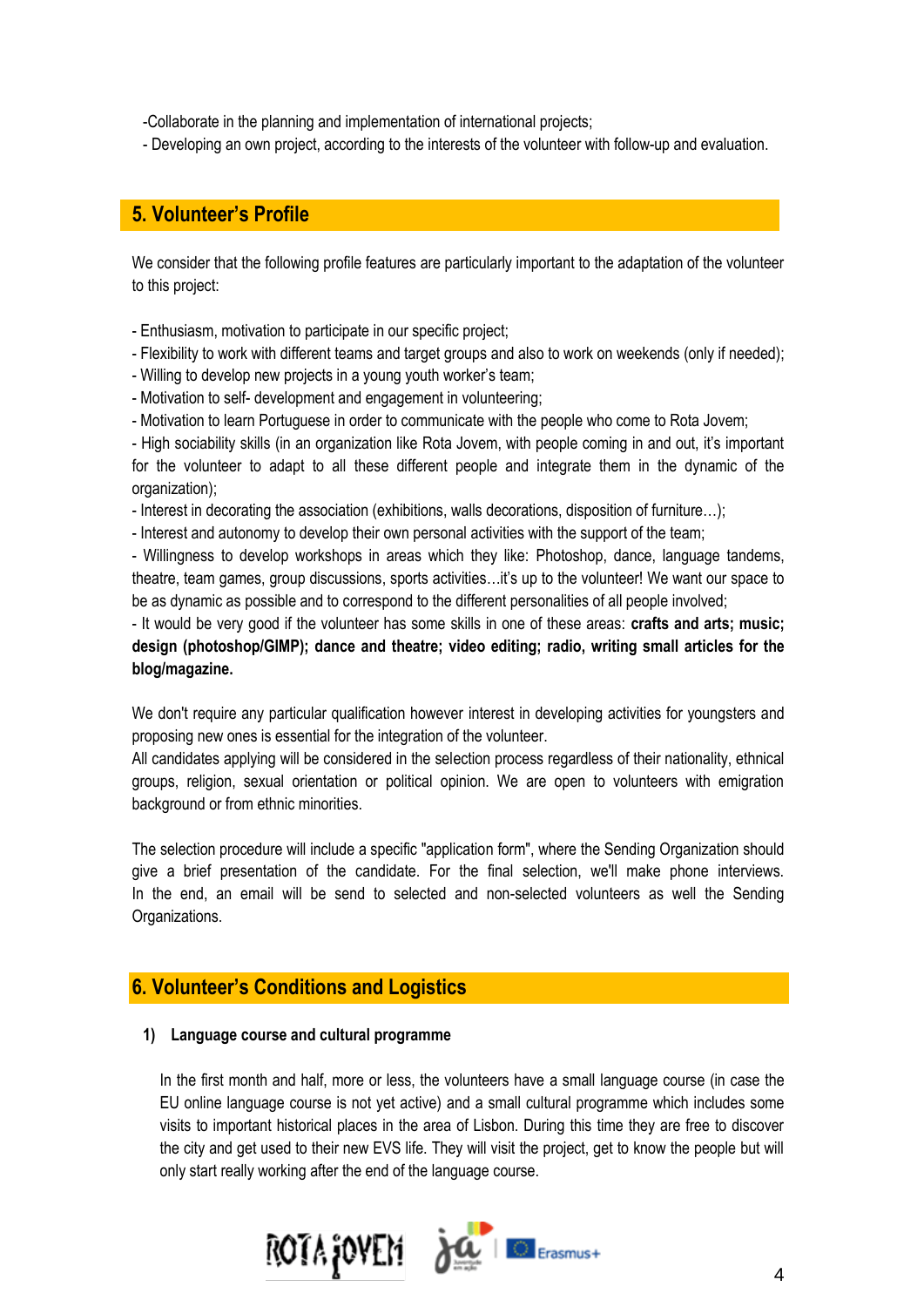### **2) Working hours and Days off**

The standard timetable of volunteers is from 10-17h.

Volunteers have days off on Saturday and Sunday. If there's an event during the weekend and volunteers are working in it, they can take 2 days-off to compensate.

Volunteers will be entitled to 2 holiday-days for each month of volunteering (22 days). The holidays have to be negotiated with Rota Jovem and it's not possible to leave them all for the end of project.

### **3) Food, transport and pocket money**

The volunteers receive an individual monthly allowance for their food. Each month they will get transportation and pocket money. The money is given in cash in the beginning of the month and it is the responsibility of the volunteer to manage it well.

### **4) Lodgement**

Volunteers will share an apartment in the center of Lisbon with other EVS volunteers. The house is fully equipped and the location is near to metro and bus station, supermarkets, pharmacy and shops. By metro it takes 7 minutes to the city center, by walking 15 to 20 minutes. Most volunteers will share a double room.

# **7. Applying for the Project**

**ROTA JOVEM** is the host organization for this project and therefore the volunteers will be totally integrated in the association. They will have one tutor and one mentor and they will also have the support from the other people of the staff. They will be part of our team, of the Rota Jovem community  $\odot$ !

If you wish to apply for this project please read very carefully its description, the requested profile of the volunteers, and why you would like to join it. Think critically why this project might interest you, what it can bring to you and what you give in return. Do not choose a project just because you like the country or the city where it takes place! And most of all be aware that you will be developing your activities in a youth association, which requires high social skills and also lots of patience to deal with many different young people. Other important factors to take into consideration are that some periods of the year are more active than others and that many activities have to be changed because of some unexpected reason. But in the end it will show you a whole new world and new people and help you find out a bit more about yourself (hopefully!!!!) Are you ready for this challenge?

Application deadline: **10th April 2015.** 

### I**N ORDER TO APPLY FOR THE PROJECT YOU HAVE TO :**

- 1. **FILL IN AN APPLICATION FORM** (clic[k here\)](https://drive.google.com/file/d/0Bw2ajrpxxwtNUnNSM0xKNGpVWE0/view?usp=sharing) and send it to [apply4evs@rotajovem.com](mailto:apply4evs@rotajovem.com)
- 2. **Fill in the google form:** *(click [here\)](http://goo.gl/forms/xTq6TCnXWs)*